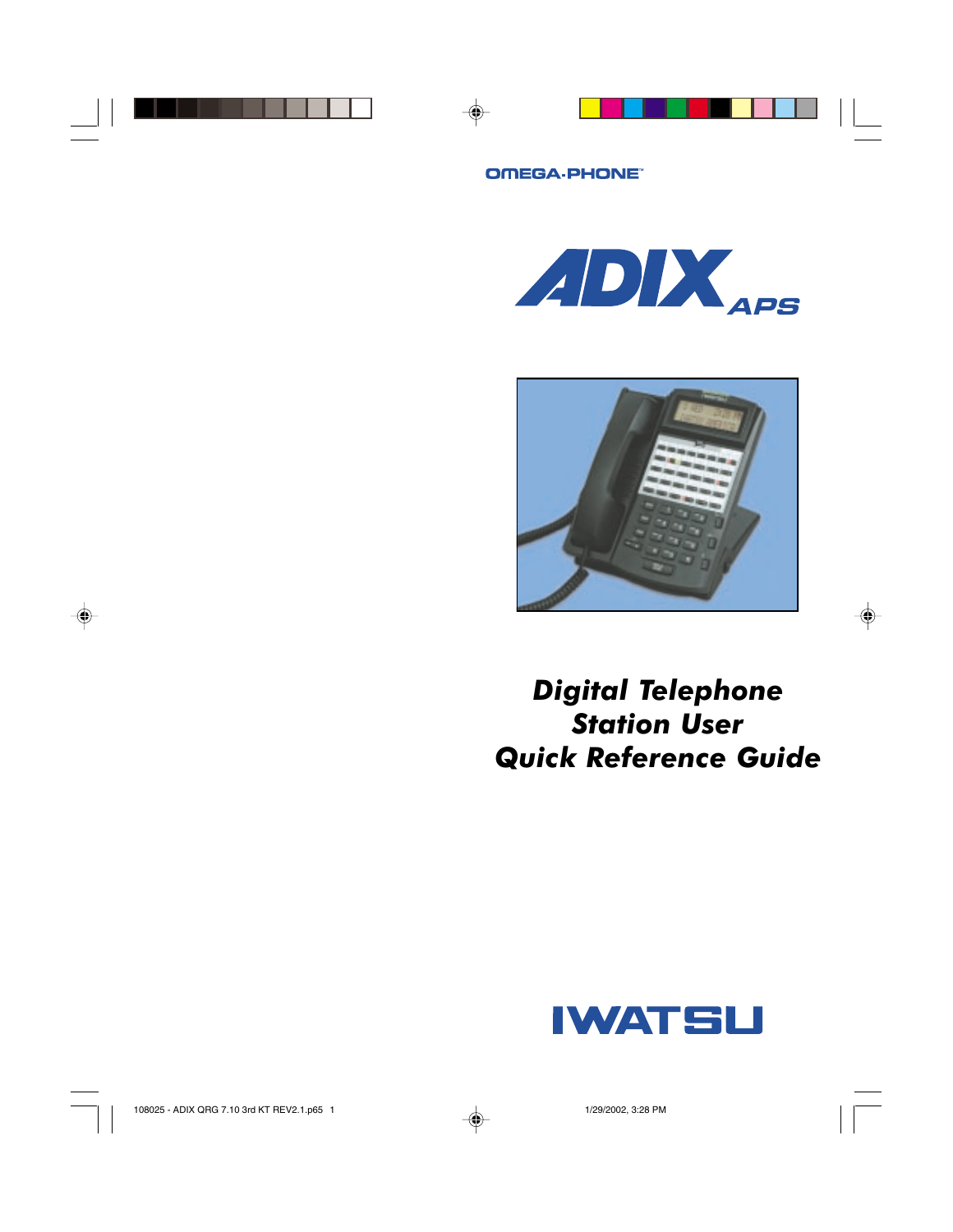

This guide describes basic features and operations for ADIX APS Omega-Phone telephones. This includes Omega-Phone Digital Multiline Telephones and the Omega-Phone MKT Digital Key Telephone.

Certain features are not available on all ADIX APS models. For more information, refer to the ADIX APS Owner's Manual or contact your authorized Iwatsu distributor.

**Multipurpose Keys -** These keys can be programmed for specific functions, including outside line access, individual extension selection, and one-touch feature operation.

**Key Lamps -** These lamps light up or flash when someone is using the line or feature corresponding to that key. A green lamp indicates that you are using that line/feature. A red lamp indicates that someone else is using that line/feature.

**SPKR (Speaker) -** This button allows you to dial and receive outside or internal calls and converse without lifting the receiver while using the hands-free operation feature.

**TRAN (Transfer) -** This button allows you to transfer a call from your phone to another extension.

**FEAT (Feature) -** This button is used to access many ADIX features.

**Note:** The Echo Cancellation DSP technology used in the IX-12KTD/S-3 speakerphone was developed by NTT.

**INTRODUCTION HOLD/DND** (Hold/Do Not Disturb) - This key is used to put a call on Hold or to set the Do Not Disturb function to prevent any calls from getting through or ringing at your extension.

> **Handset Volume Control -** The handset volume control key allows you to adjust the handset volume to one of three levels. Pressing the button will toggle between the three volume levels.

> **Speaker Volume Control -** The speaker volume control key allows you to adjust the volume control of the speaker when using speakerphone. Pressing the [**+**] key raises the volume to one of nine settings. Pressing the [**-**] will decrease the volume.

> **Ringer Volume Control - Pressing the ringer volume** control button allows you to adjust the ringer volume to one of four levels.

> **[Mute] Key -** When talking using the handset, pressing the [**Mute**] key mutes the handset transmitter. If using the speakerphone, pressing the [**Mute**] key mutes the station microphone. When using the headset jack, the [**Mute**] key mutes the transmitter on the headset.

> **ICM** - The intercom system is the internal network used to communicate between the telephone extensions in your ADIX APS system. Pressing the [**ICM**] key connects you to an intercom line for conversation with other extensions.

# **BASIC FEATURES**

#### **Making an Outgoing Call**

- **Lift the receiver**
- ▶ Press an outside line button. You will hear a dial tone.
- ► Dial telephone number

#### *Make a dialing mistake?*

- ▶ Press the [**FLASH**] button to get new dial tone
- $\triangleright$  Dial again

# **Receiving an Incoming Call**

When your phone rings and lamp flashes

► Lift the receiver to connect the call

#### *If your phone does not connect you to the call automatically*

When your phone rings and lamp flashes

- ► Lift the receiver
- $\triangleright$  Press the button with the flashing lamp to connect the call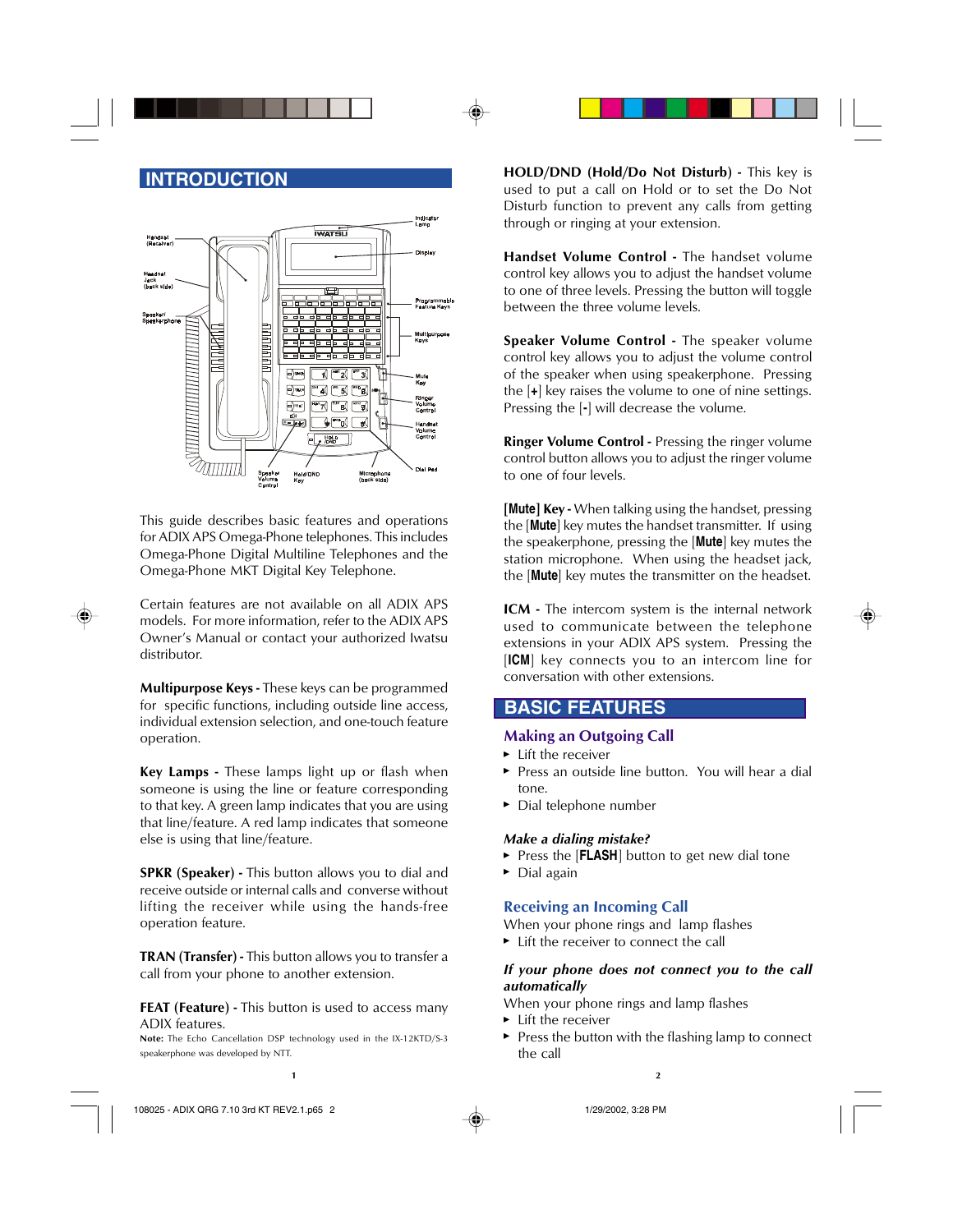# **Making an Intercom Call**

- $\blacktriangleright$  Lift the receiver and wait for dial tone
- ▶ Dial an extension number *or*

If your phone has a [**DIRECT STATION SELECTION**] button assigned for the extension

- $\blacktriangleright$  Lift the receiver and wait for dial tone
- $\blacktriangleright$  Press the assigned extension button

#### **Receiving a Call From Another Extension**

When you hear the intercom call signal - either the caller's voice or intercom ringing tone

- $\triangleright$  Pick up the receiver, and the call is connected *or*
- $\triangleright$  Speak into the microphone without lifting the receiver

#### **Making an Intercom Group Call**

▶ Dial the Intercom Group access number when you hear the Intercom Dial Tone.

#### **Putting a Call On Hold**

When speaking on an outside line

▶ Press the [HOLD/DND] button The active outside line button lamp flashes green on your phone and red at other extensions. If the call is not picked up, the call will ring again at your phone.

#### **Picking Up a Call On Hold**

Press the key with either the green or the red flashing lamp to pick up the call being held on that line

#### **Transferring a Call to Another Extension**

When speaking on an outside line

- Press the [**TRAN**] button. You will hear a dial tone
- ▶ Dial an extension number *or*
- $\blacktriangleright$  Press an extension button (if assigned)
- $\blacktriangleright$  Announce the call when the extension answers
- $\blacktriangleright$  Hang up

#### **911 Support**

At default, ADIX APS is programmed to automatically contact your local Public Safety Answering Point (PSAP) when 911 is dialed. In addition, ADIX APS is one of the only systems that supports Enhanced 911 Service. Enhanced 911 Service ensures that when 911 is dialed from a system extension, information that allows the PSAP to identify the caller's location in a building is sent to the PSAP along with the call. Check with your system installer or Authorized Iwatsu Distributor to make sure your system is programmed for Enhanced 911 Service.

# **Call Park**

Park a call so that it can be reached from another extension.

#### **Putting a call in Call Park**

When speaking on an outside line

- ► Press the [**PARK**] button
- You will hear confirmation tone and the [**PARK**] button will flash green If the call is not picked up, it will return to your phone.

#### **Picking up a call in Call Park**

From the extension that parked the call

- $\blacktriangleright$  Lift receiver
- ► Press flashing [**PARK**] button

From another extension

- $\blacktriangleright$  Lift receiver
- Press [**PARK PICK-UP**]
- ▶ Dial extension number where the call is parked to pick-up the call

#### **Transfer to Park**

You can transfer a call to another user's individual park on their telephone. The call can then be picked up remotely from another telephone. The call can also be picked up from the telephone where it is parked.

#### **Transferring a call to another user's individual park**

When speaking on an outside line

- Press [**TRAN**] + [**PARK**]
- $\triangleright$  Dial the number of the extension where the call is to be parked, or press the extension button (if assigned)
- ► When you hear confirmation tone, hang up
- ▶ The [PARK] key on the user's phone will be lit
- $\blacktriangleright$  If desired, use the paging system to inform the user of the call parked on their telephone

#### **Picking up a call parked on your individual park from your telephone**

- $\blacktriangleright$  Lift the receiver (handset)
- Press [**PARK**]

#### **Picking up a call parked on your individual park from another telephone**

- ► Lift the receiver (handset)
- Press [**PARK**]
- Dial the number of the extension where the call is parked, or press the extension button (if assigned) *or*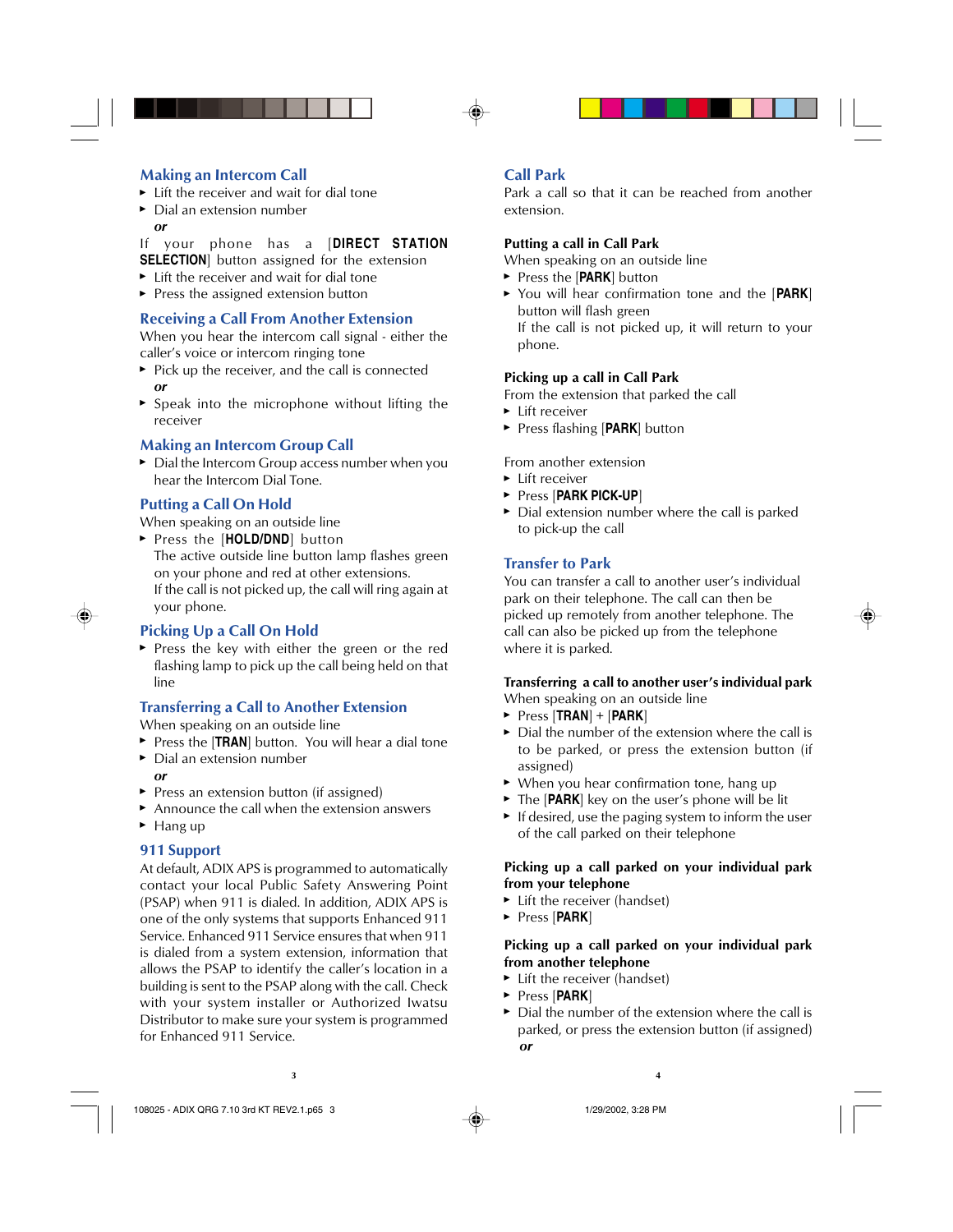- $\blacktriangleright$  Lift the receiver (handset)
- ▶ Press the [**FEAT**] button and dial 34
- $\triangleright$  Dial the number of the extension where the call is parked, or press the extension button (if assigned)  *or*
- $\blacktriangleright$  Lift the receiver (handset)
- Press [**PARK PICK-UP**]
- $\triangleright$  Dial the number of the extension where the call is parked, or press the extension button (if assigned)

#### **Save Dialed Number**

While speaking on an outside line

- Press the [FEAT] button and dial  $2\overline{1}$ *or*
- ▶ Press the [**SAVE DIAL**] button (if assigned) You will hear a confirmation tone that indicates the phone number you just dialed has been saved.

#### **To dial the saved number**

- $\blacktriangleright$  Lift the receiver
- **Press the [FEAT**] button and dial  $2\overline{1}$ *or*
- ▶ Press the [SAVE DIAL] button (if assigned)
- The saved number is automatically dialed

### **Last Number Redial**

To automatically redial the last number you called

- $\blacktriangleright$  Lift the receiver
- Press the **[SPEED**] button and dial  $\mathbb{F}$

# **ADVANCED FEATURES**

#### **Call Storage**

Your telephone may be programmed to capture, store and display telephone numbers and IDs from calls received with Caller ID, ANI or DNIS information.

#### **To view call information**

#### **For station**

- Press [**SPKR**]
- Press the illuminated [**USAS**] key to display information about the first call that occurred at your station
- Press  $\mathbb{F}$  to scroll forward and  $\mathbb{F}$  to scroll backward in sequence

#### **For trunk group**

- Press [**SPKR**]
- ▶ Press the illuminated **[USATn]** key, or
- Press the [**USAT**] key + *trunk group number* to display information about the first call that occurred on a specific trunk group
- Press  $\equiv$  to scroll forward and  $\equiv$  to scroll backward in sequence

# **To delete a call record from system memory**

With a call record displayed, press the [**USD**] key

#### **To make a call by automatically dialing the Caller ID number**

- ▶ Display a call record
- Press the [**USAS**] key, [**USAT**] + *trunk group number* or [**USATn**] key a second time, or
- Press [**FLT**], [**OPT**], or [**COL**]

#### **To add digits to the displayed number before calling out**

- ▶ Display a call record
- ▶ Dial the additional digits to be added to the outgoing number (the added digits do not appear on the display when entered)
- Press the [**USAS**] key, [**USAT**] + *trunk group number* or [**USATn**] key a second time *or*
- Press [**FLT**], [**OPT**], or [**OPT**]

# **Answering Machine Emulation (Voice Mail Monitor)**

Station users may monitor voice mail messages as they are recorded. During recording monitor, the station user may select to initiate a conversation with the caller. You may activate or deactivate this feature from your extension.

#### **To begin Voice Mail Monitor**

When a call is answered by voice mail at an idle station, you will hear a monitor tone.

- The [**Voice Mail Monitor**] key red LED will begin to flash
- Press the [**Voice Mail Monitor**] key
- When the [**Voice Mail Monitor**] key green LED lights, you will hear the caller's message as it is recorded.
- **Press the [Voice Mail Monitor**] key a second time to begin talking to the caller.  *or*
- **Press [SPKR]** or hang up to end voice mail monitoring. The caller's message will be saved to your voice mailbox.

#### **To Activate / Deactivate or Change the Voice Mail Monitor Mode:**

- While your station is idle, press [**SPKR**]
- Press [**FEAT**]
- Press the [**Voice Mail Monitor**] key
- Press  $\mathbb{I}$  to deactivate / activate Voice Mail Monitoring.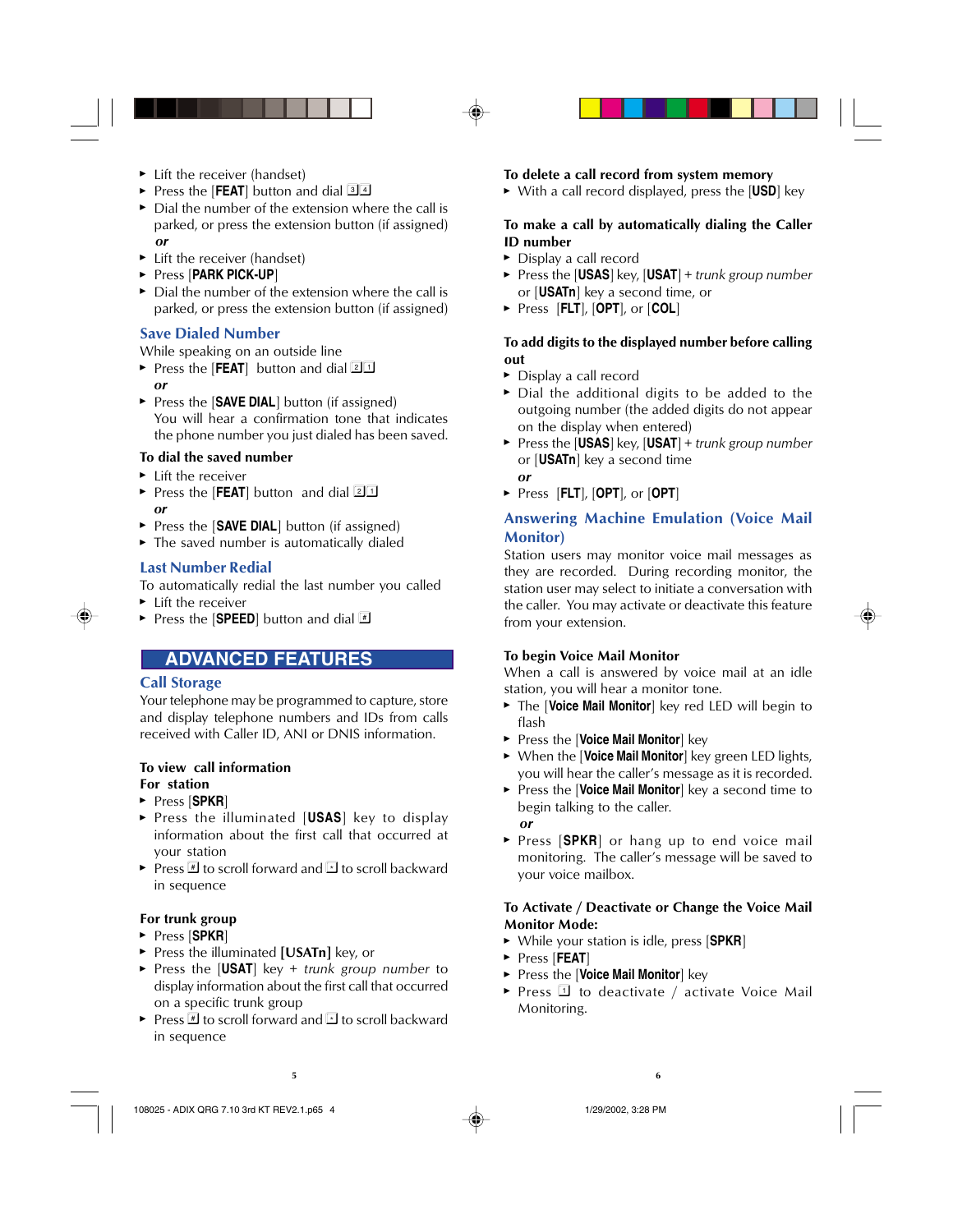# **Busy ICM Callback**

When you call another extension and get a busy signal, do not hang up

- Press the [**FEAT**] button and dial 43 *or*
- ▶ Press the [ICM CALLBACK] button (if assigned)
- $\blacktriangleright$  Hang up after you hear a confirmation tone

When the busy extension becomes available, the system will call you back

**Lift receiver** 

You are automatically connected to the extension.

# **Busy Number Callback**

When an outside number you have called is busy, you may tell the system to remind you to try again.

- ▶ Do not hang up
- Press the [FEAT] button and dial 24 *or*
- ▶ Press the [**TRUNK CALLBACK**] button (if assigned)
- $\triangleright$  Dial the desired time you want to be called back
- $\blacktriangleright$  Hang up after you hear a confirmation tone

After the set time, the system will call you back to try again

► Lift receiver to automatically dial the number

# **To Cancel Busy Number Callback**

- $\blacktriangleright$  Lift the receiver
- Press the [FEAT] button and dial **D24** *or*
- Press the **[TRUNK CALLBACK**] button and **E**
- ▶ Hang up after you hear a confirmation tone

# **Call Coverage**

Multipurpose buttons on digital multiline telephones can be assigned as Call Coverage buttons to indicate calls ringing at another extension. If you have a Call Coverage button for another extension on your telephone, you can answer calls ringing at that extension by pressing the Call Coverage button.

# **To answer a call ringing at another extension**

When you hear the Call Coverage tone or see the green Call Coverage lamp indication on your phone

- ► Lift the receiver
- ▶ Press the [CALL COVERAGE] button
- ▶ You will be connected to the call

# **To change the type of indication at your phone**

- ► Do not lift the receiver
- ► Press the [**FEAT**] button
- **Press the desired [CALL COVERAGE]** button The present indication mode will be displayed
- $\triangleright$  Dial the number for the desired mode
- $\triangleright$  Dial  $\Box$  for immediate display and ringing *or*
- $\triangleright$  Dial  $\mathbb{Z}$  for delayed indication (display and ringing starts if call is not answered within a preprogrammed time) *or*
- $\triangleright$  Dial  $\boxed{3}$  for no ringing (lamp indication only)

# **Call Pick-Up**

# **Internal Group**

You may answer calls to any extension in your pickup group without dialing the extension number. When you hear a call ringing at another extension

- ► Lift receiver
- **Press [FEAT**] and dial  $\boxed{3}$
- *or*
- ► Press the [**GROUP CALL PICK-UP**] button (if assigned) The incoming call is connected to your extension.

#### **Direct Extension**

You may also answer an incoming call at another extension

- ► Lift the receiver
- ▶ Press the [**FEAT**] button and dial 33 *or*
- **Press the [DIRECT CALL PICK-UP]** button
- $\triangleright$  Dial the number of the extension where the call is ringing

The incoming call is connected to your extension.

# **Conference**

The ADIX system allows you to make conference calls with any combination of up to four extensions and outside lines on the same call.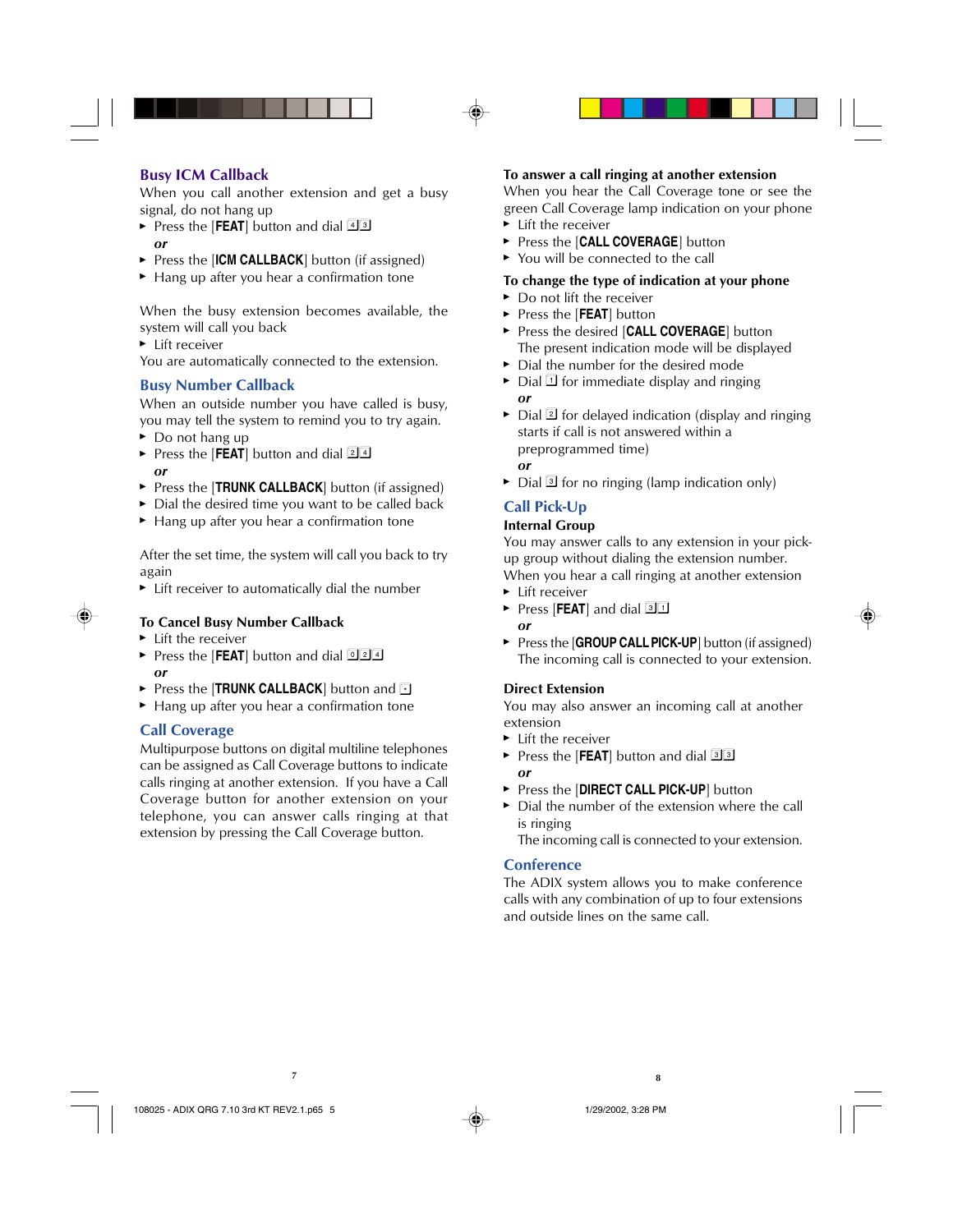#### **Add-on (up to one outside + three inside parties or four inside parties)**

While speaking on a CO or ICM call

- **Press the [TRAN]** button and dial the extension number
- When the party answers
- ► Press the [**ADD**] button After you hear a tone burst, all parties are connected
- $\blacktriangleright$  To add another extension, repeat same procedure.

#### **Multiline (up to three outside + one inside)**

While speaking on an outside call

- Put the first call on Hold, pressing [HOLD/DND]
- $\blacktriangleright$  Access the second outside line After the second or outside line has answered
- ► Press the [**ADD**] button
- $\blacktriangleright$  Press the first line that has been on hold All three parties are connected
- $\blacktriangleright$  To add a third outside line, repeat same procedure.

#### **Trunk-to-Trunk (up to two outside parties)**

When you are speaking with two outside parties in a multiline conference call

- ▶ Press the [HOLD/DND] button
- $\blacktriangleright$  Hang up

The two outside parties are connected.

#### **Conversation Recording**

You can record a conversation to voice mail by following the procedures listed below.

**Important: Use of this feature may be prohibited by state law.**

#### **To start recording a call to voice mail**

While on an ICM, outside line or conference call

- ▶ Press the [**RECORD**] button
- ▶ Your conversation will begin recording to voice mail

**Note:** A four-party conference call cannot be recorded.

#### **To stop recording a call to voice mail**

While recording a call with the [**RECORD**] button lit

**Press the [RECORD**] button or hang up

#### **To play a recorded conversation**

 $\blacktriangleright$  Follow the same procedure for playing a voice mail message

### **Do Not Disturb**

If you do not wish to be disturbed, you can set your extension to prevent any calls from ringing to or getting through to your extension.

- ▶ Do not lift receiver
- ▶ Press the [HOLD/DND] button The lamp on the [**HOLD/DND**] button will stay lit.

#### **To cancel Do Not Disturb**

- ▶ Do not lift receiver
- ▶ Press the [HOLD/DND] button

The lamp on the [**HOLD/DND**] button will go out. **Note: See [Hold/Quick Forward].**

#### **Exclusive Hold On Outside Line**

A call on "exclusive" hold may only be picked up from your extension.

#### **While speaking on an outside call**

 $\blacktriangleright$  Press the button for the outside line you are already using. The green lamp on that outside line button will flash slowly on your phone. The red lamp will stay lit at other extensions.

#### **To retrieve a call on Exclusive Hold**

Press the same outside line button on your phone again to be connected to the call

#### **Flash**

Flash allows you to receive a dial tone on the same outside line that you are using without having to hang up. Flash may also be used to receive an intercom dial tone to place another intercom call.

#### **After you complete a call or if you make a dialing mistake**

- Press [**FLASH**]
- $\blacktriangleright$  Dial the new number.

#### **To Use Centrex or PBX features**

- Press [**S FLASH**]
- Dial the new number or feature code.

#### **If your phone does not have [FLASH] or [S FLASH] buttons**

- Press [FEAT] then dial  $\Pi$  for Flash
- ▶ Press [FEAT] then dial **12** for Short Flash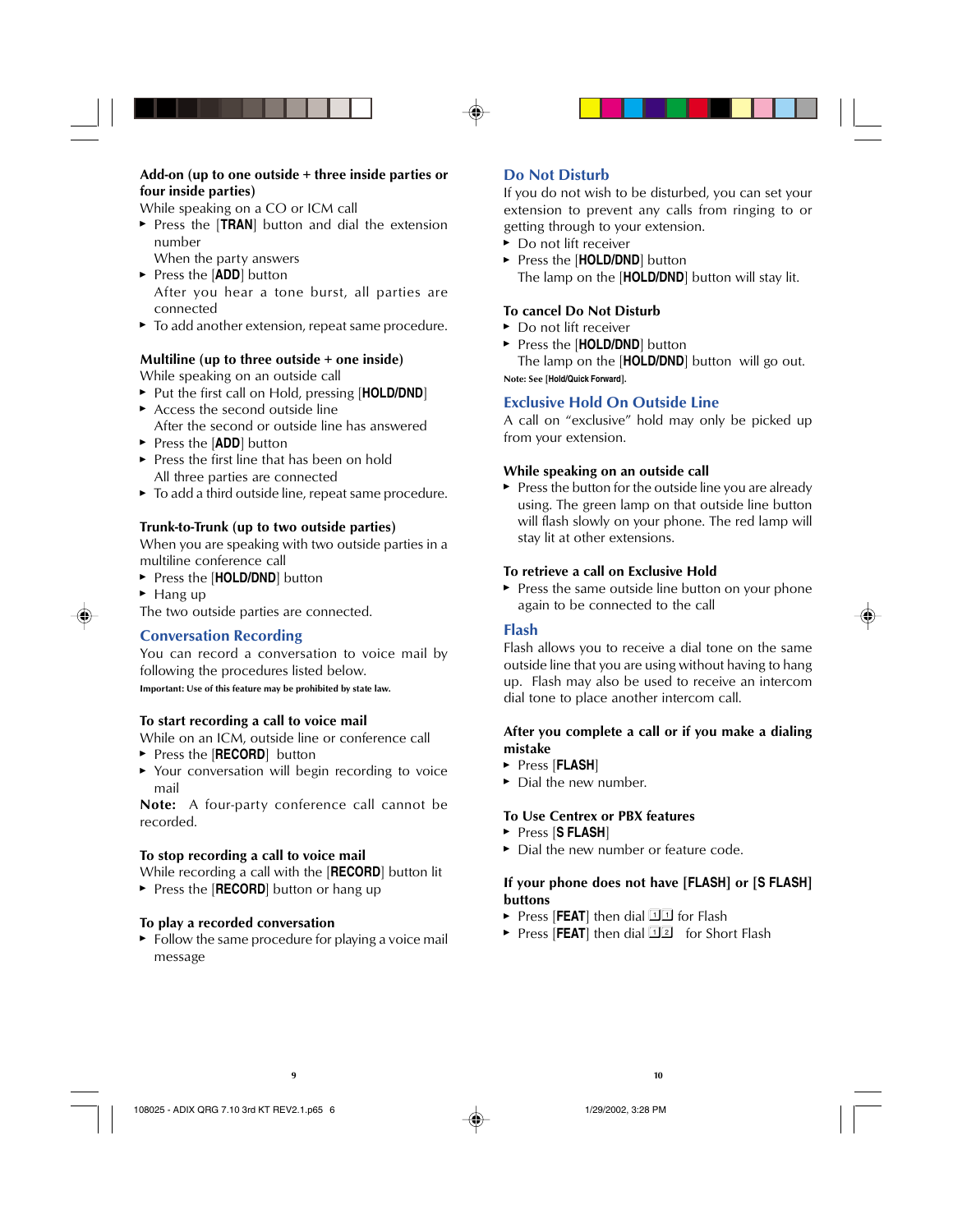# **Flexible Call Forwarding**

You can set your phone to forward calls to another extension or to an external telephone number. To forward calls externally, you must first register the external telephone number to a personal speed dial code (90-99). (See the *Speed Dial* feature in the *Digital Telephone Station User Quick Reference Guide*.)

You can also separate Call Forward destinations for ICM calls and CO incoming calls. For example, you could forward all ICM calls to your cellular telephone and all CO calls to your Voice Mail.

#### **Set Forward Destination**

- Lift the receiver (handset) or press [**SPKR**]
- Press [**FWD**]
- Enter the Call Type you wish to forward
	- 1 = All calls (CO/Intercom)
	- $2 = CO$  calls only
	- 3 = Intercom calls only
- **Enter the Flexible Call Forward Mode** 
	- 1 = All calls to another extension or hunt group
	- 2 = Busy/No Answer calls to another extension or hunt group
	- 3 = No Answer calls to another extension or hunt group
	- 4 = All Calls forward to an external number (using Personal Speed Dial Codes 90-99)
- ► Do one of the following

If you chose Mode 1,2, or 3, enter the extension or hunt group number

If you chose Mode 4, enter the Personal Speed Dial Code (90-99)

#### **Forward Cancel**

- $\blacktriangleright$  Lift the receiver (handset)
- Press [**FWD**]
- $\triangleright$  Press  $\Box$
- Enter the Call Type number you wish to cancel 1 = Cancel Forwarding of All calls (CO/Intercom)
	-
	- 2 = Cancel Forwarding of CO calls only
	- 3 = Cancel Forwarding of Intercom calls only

#### **Set Active/Inactive**

- Press [**FWD**]
- **Enter the Call Type you wish to make** Active/Inactive
	- 1 = All calls (CO/Intercom)
	- $2 = CO$  calls only
	- 3 = Intercom calls only

#### **Set Follow Me Destination**

- ► Lift the receiver (handset)
- $\triangleright$  Press  $[FWD] + [FWD]$
- ► Enter the Call Type you wish to forward
	- 1 = All calls (CO/Intercom)
	- $2 = CO$  calls only
	- 3 = Intercom calls only
- $\blacktriangleright$  Enter the extension number of the originating forwarding station

#### **Hold/Quick Forward Operation**

 $\blacktriangleright$  If your phone is equipped with this feature, pressing [HOLD/DND] will automatically forward all incoming calls to you fixed call forward destination.

#### **Master Hunt Groups**

ADIX allows extensions to be programmed into Hunt Groups. Each Hunt Group is assigned code and when dialed the system searches for the first idle extension.

#### **To Call a Hunt Group**

- **Lift the receiver**
- ► Wait for the dial tone
- Dial Hunt Group access code *or*
- **Press [HUNT**] if assigned as a Multipurpose button

#### **Message Waiting**

#### **To Leave a Message**

When the extension you are calling is busy or does not answer

- ► Do not hang up
- ► Press the [MESSAGE] button and **E**
- After you hear a confirmation tone, hang up The [**MESSAGE**] button lamp will stay lit at the called extension.

#### **To Cancel Message Waiting**

If you want to cancel a message you left at an extension

- ► Lift the receiver
- Press the [MESSAGE] button and  $\overline{A}$ , then dial the extension number
- After you hear a confirmation tone, hang up The [**MESSAGE**] button lamp will go out at the extension.

**Note: This feature is not available if the [MBOX] key is used for voicemail access.**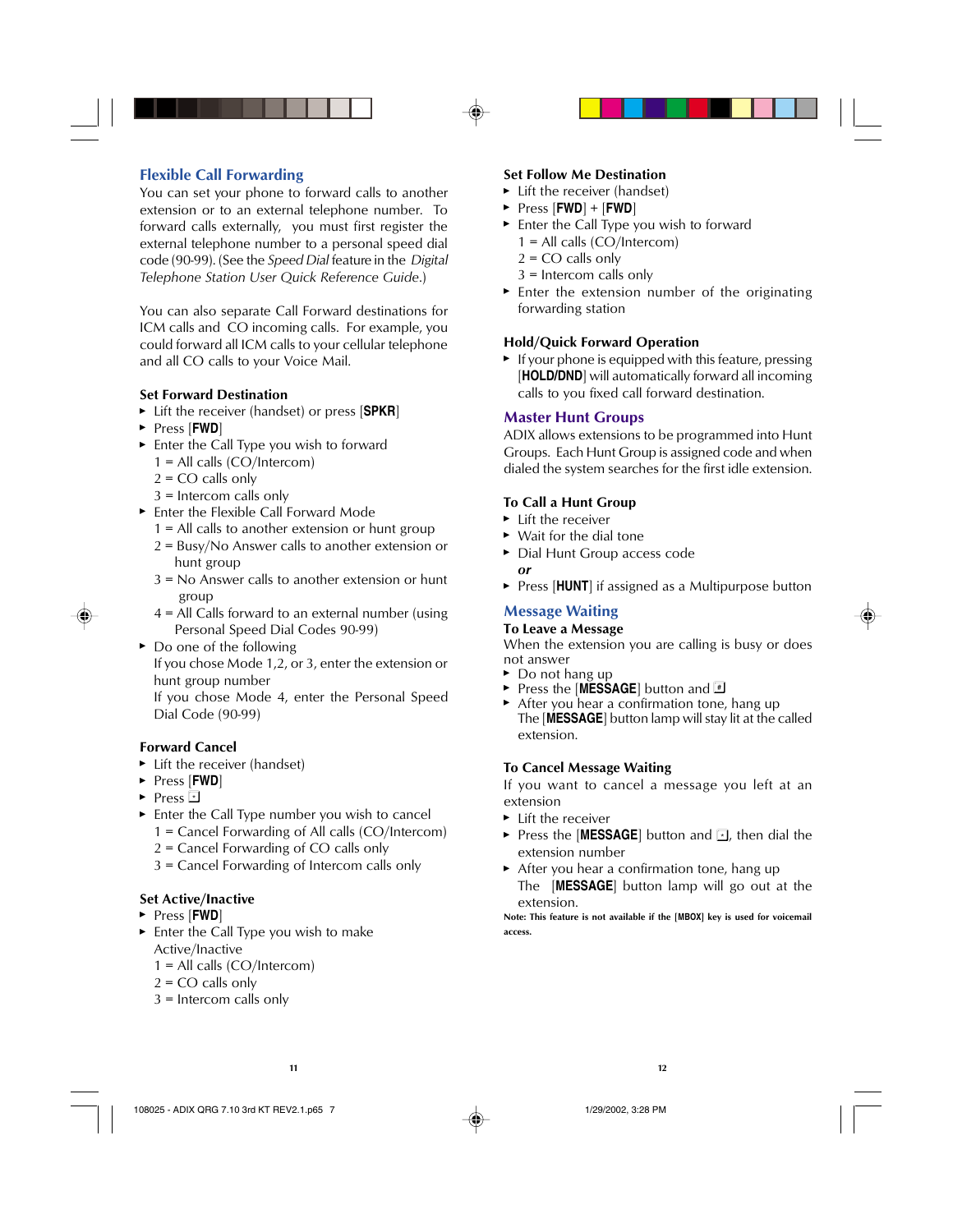#### **To Answer Messages**

When the [**MESSAGE**] button lamp is lit at your extension

- $\blacktriangleright$  Lift the receiver
- Press the [**MESSAGE**] button until the desired extension number is displayed
- $\triangleright$  Press  $\boxed{\text{\texttt{#}}}$

The system will automatically call back the extension that left the message.

# **Paging**

- ► Lift the receiver
- ► Hold down the [PAGE] button
- When you hear the confirmation tone, make your announcement by speaking into the receiver
- ► Release the [PAGE] button and hang up

### **Whisper Page**

You may communicate with a busy station without interrupting their call using the Whisper Page feature.

#### **To communicate with a busy extension:**

- After calling a busy station, press the  $\Box$  button
- ▶ You may now speak to that extension

#### **To Respond to Whisper Page**

- After receiving a whisper page while on a call,
- Press the  $\Box$  button to speak with the extension that called using the whisper page feature
- Press the  $\Box$  button a second time to resume speaking with the original calling party

**Note:** The original calling party cannot hear the whisper page or your response to a whisper page.

#### **To Respond to Whisper Page with a Text Message**

 $\triangleright$  After receiving a whisper page while on call follow the procedures in "Text Messaging"

#### **Personal Ringing Tones**

You may choose one of eight different ringing tones to distinguish your station from others.

#### **To play a ringing tone at your system extension**

 $\triangleright$  With your station idle press  $[FEAT] + \square + \square$  $+ \Box -$ 8

#### **To select a ringing tone for your system extension**

 $\triangleright$  With your station idle press  $[FEAT] + 1 + \square$  $+ 1.8 + 4$ 

#### **To restore default ringing tone at your system extension**

 $\triangleright$  With your station idle press  $[FEAT] + \triangleright \square + \square + \square +$  $\sqrt{t}$ 

# **Speed Dial**

#### **Personal Speed Dial Registration - To register personal speed dial numbers**

- Press the [FEAT] button.
- Press the [SPEED] button, then dial the desired PERSONAL SPEED ACCESS CODE (90-99).
- $\blacktriangleright$  Enter the phone number.
- **Press [FEAT**] to end the operation.

#### **Personal Speed Dial Registration - To register several speed dial numbers**

- ► Press the [**FEAT**] button
- Press the [**SPEED**] button, then dial the desired PERSONAL SPEED ACCESS CODE (90-99).
- $\blacktriangleright$  Enter the phone number.
- ► Press the [SPEED] button, enter another speed dial code number
- ▶ Repeat same procedure.
- ▶ Press the [**FEAT**] button.

#### **To register a pause time**

- At the desired location, press [**HOLD/DND**]
- $\triangleright$  Dial  $\exists$  to  $\exists$  for the desired pause time in seconds.

#### **To set an outside line to be selected for speed dialing**

- ▶ Do not lift receiver
- ► Press the [**FEAT**] button
- Press [SPEED] and  $\equiv$  then dial the desired PERSONAL SPEED DIAL CODE (90-99)
- $\triangleright$  Dial the desired outside line group number (01-60 or 00)
- **Press [FEAT**] to end the operation

#### **To register a directory name for a speed dial number**

- ▶ Do not lift receiver
- ► Press the [**FEAT**] button
- Press the [**SPEED**] button and  $\lceil \cdot \rceil$ , then dial the desired PERSONAL SPEED DIAL CODE (90-99)
- $\blacktriangleright$  Register the letters of the name using the dial pad
- $\blacktriangleright$  Press the button until the desired letter is displayed, then press the [**HOLD/DND**] button to enter that letter or number (up to 10 characters).

| $\Box$ -,., [space], 1 | $\Box$ A,B,C,2       | D.E.F.3                        |
|------------------------|----------------------|--------------------------------|
| $\Box$ G,H,I,4         | 5J,K,L,5             | M, N, O, 6                     |
| $\Box$ P,R,S,7         | I <sub>1</sub> U.V.8 | $\Box$ W.X.Y.9                 |
| Alphanumeric           | $\Box$ O.Z.O         | <b>EUpper/lower case</b>       |
| [FEAT]All delete       |                      | [HOLD]Enter/1 character delete |

▶ Press [**FEAT**] to end the operation

#### **To Speed Dial a Number**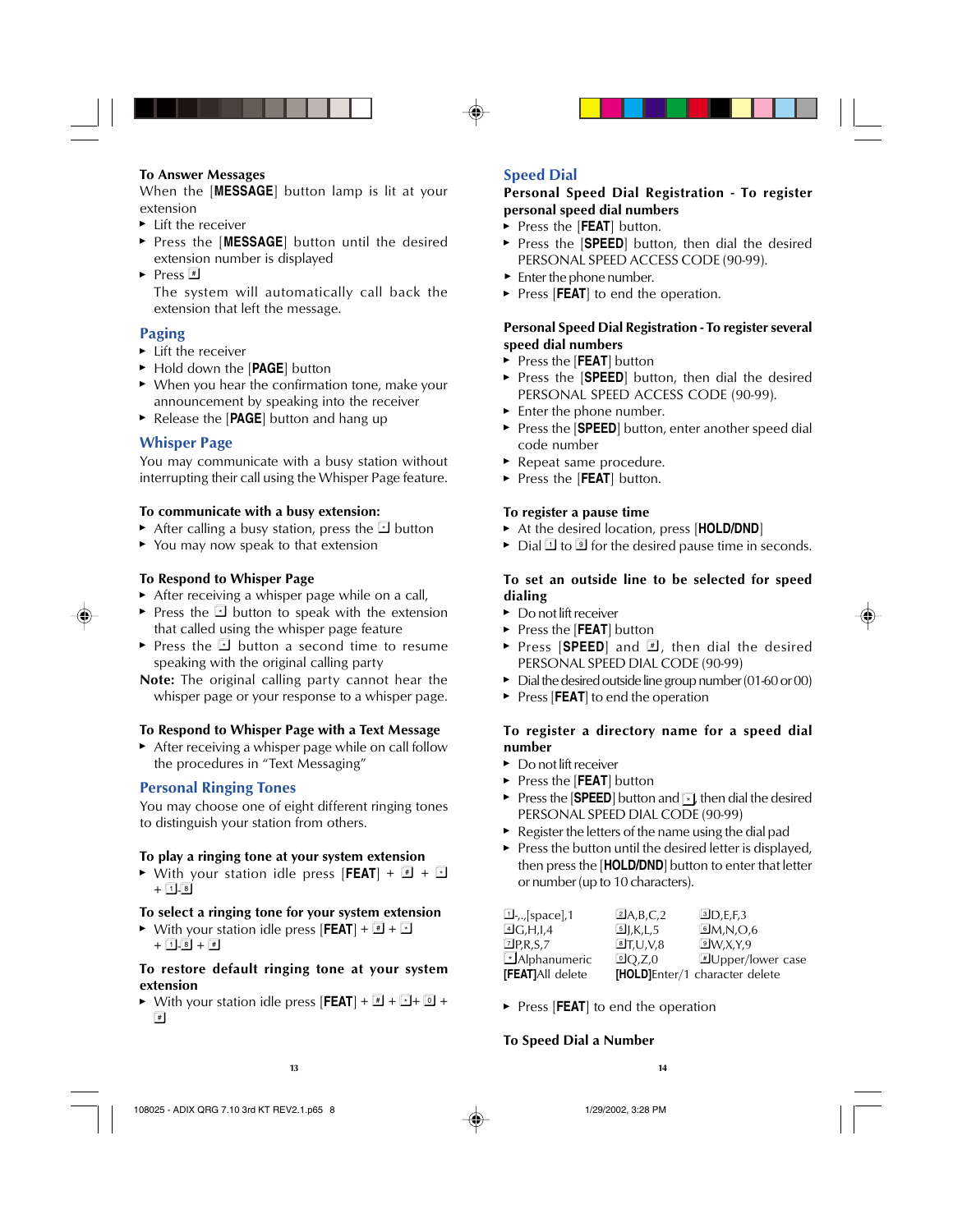#### **Outside Line Pre-Select**

- $\blacktriangleright$  Lift the receiver
- $\blacktriangleright$  Press an outside line button
- **Press the [SPEED**] button, then dial the SPEED DIAL **CODE**

The system will automatically dial the registered number.

# **Quick Dial**

- $\blacktriangleright$  Lift the receiver
- Press the [**SPEED**] button, then dial the SPEED DIAL CODE

The system will automatically dial the registered number. This operation will not work unless you register the outside line group number.

### **Alphanumeric Speed Dial By Name Feature**

- Press [**SPEED**] [**SPEED**]
- $\blacktriangleright$  To search for a registered name, press the numbers on the dial pad
- To focus the search, press [**HOLD/DND**], and enter another character
- $\triangleright$  To scroll through the registered names, press FORWARD  $\overline{F}$  or BACKWARD  $\overline{F}$
- ▶ Press [**SPEED**] to dial the number

# **Text Messaging**

You may send a manual signaling or busy bypass text message to the display of another system extension. You may also send a stored text message that lights the Text Message button [**TEXT MSG**] at another system extension.

#### **Busy Bypass/Manual Signaling Text Messages**

#### **To select and send a manual signaling text message**

- Lift the receiver and press [**TEXT MSG**] + *text message number (00-99)*, or [**TEXT MSGn**]
- Dial an extension number or press [**DSS**] or [**CCV**]

#### **To select and send a busy bypass text message**

While calling a busy or idle extension

 Press [**TEXT MSG**] + *text message number (00-99)*, or [**TEXT MSGn**]

#### **To respond to a busy bypass text message while on a call**

While on a call with a busy bypass text message on your display

Press  $[TEXT MSG] + 1 + text$  message number (00-*99)* + [**TEXT MSG**]

# **To delete a busy bypass text message from your display**

While a text message is on your display

Press  $[TEXT MSG] + 4 + 1$ 

# **Stored Text Messages**

# **To select and send a stored text message to another system extension**

While calling a busy or idle extension

- Press [**TEXT MSG**] + *text message number (00-99)*, or [**TEXT MSGn**]
- $\blacktriangleright$  Press  $\boxed{\#}$

# **To display a stored text message**

Press [**TEXT MSG**] +  $\overline{F}$  to display a stored text message

#### **To respond to a stored text message by calling the originating extension**

- Press [**TEXT MSG**] +  $\overline{F}$  to display the stored text message
- Press  $\overline{f}$  a second time to call the station that sent the text message

# **To delete a stored text message**

While your text message key is lit

Press  $[TEXT MSG] + # + 1$ 

# **Scrolling and Selecting Text Messages**

# **To scroll through the available system text messages**

- Go off hook and press [**TEXT MSG**] +  $\boxed{2}$  + *text message number (00-89)*
- $\triangleright$  With a message displayed press  $\blacksquare$  to scroll forward and  $\Box$  to scroll backward

### **To scroll through the available personal text messages**

- Go off hook and press [**TEXT MSG**] +  $\boxed{2}$  + *text message number (90-99)*
- $\triangleright$  With a message displayed press  $\blacksquare$  to scroll forward and  $\Box$  to scroll backward.

#### **Registering Personal Text Messages To enter a personal text message**

- Press [**FEAT**] + [**TEXT MSG**] + *text message number (90-99)*
- $\blacktriangleright$  Press the following keys for text message data entry:

| $\Box$ - <sub><math>\ldots</math></sub> [space], 1 | $\mathbb{Z}$ A,B,C,2           | D.E.F.3        |
|----------------------------------------------------|--------------------------------|----------------|
| $\overline{4}$ G,H,I,4                             | 5J,K,L,5                       | M, N, O, 6     |
| $\Box$ P,R,S,7                                     | I <sub>1</sub> U.V.8           | $\Box$ W,X,Y,9 |
| $\Box$ O,Z,&,O                                     | EUppercase/lowercase           |                |
|                                                    | [HOLD]Enter/1 character delete |                |

▶ Press [**FEAT**] to end the operation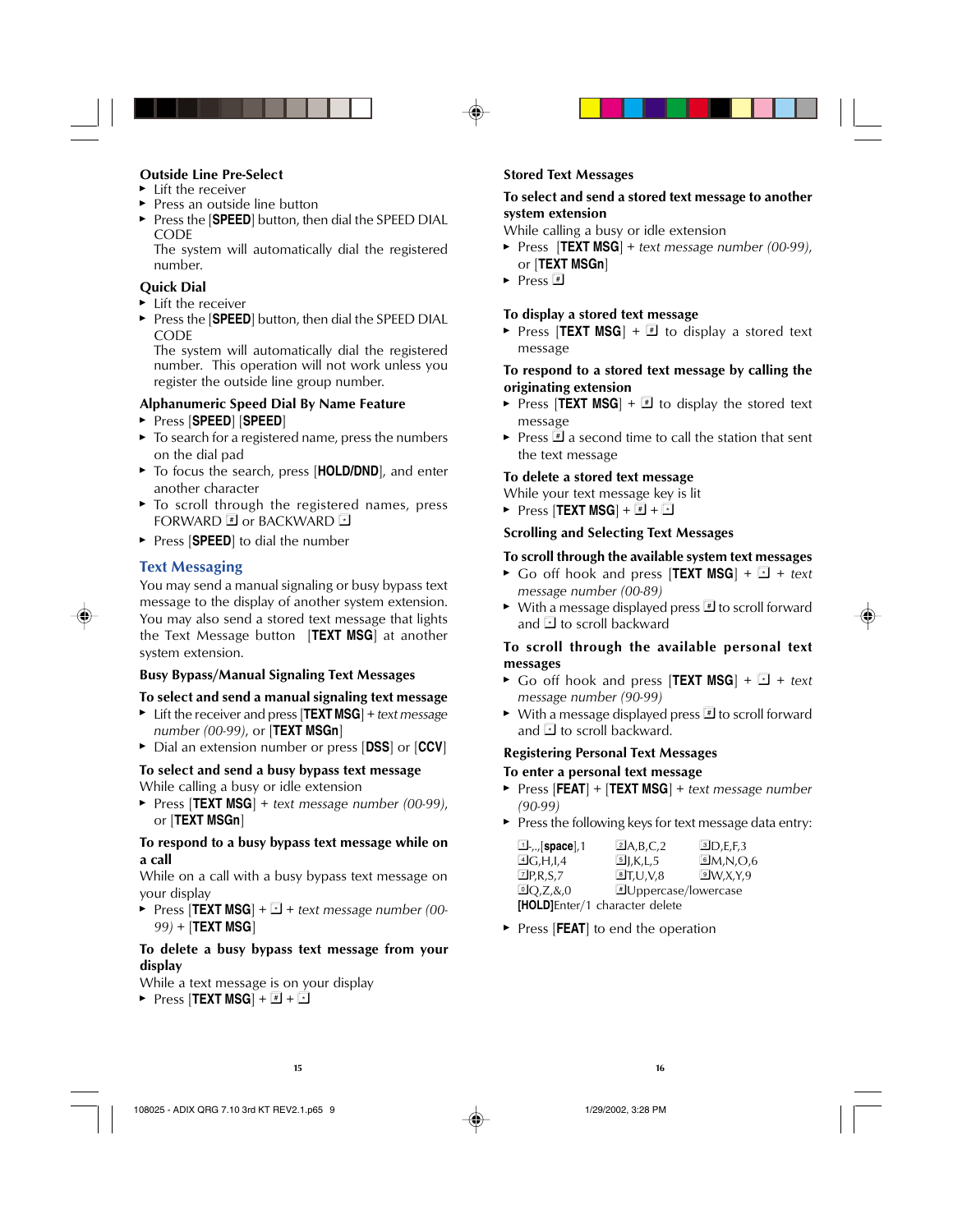# **Making an E-Response Help Call**

If programmed, ADIX provides emergency notification to a group of telephones or paging system. **NOTE:** This feature is in addition to 911 Support.

 Go off hook and do not dial for more than 10 seconds,

#### *or*

Go off hook and begin dialing a system extension. Between digits pause for more than 10 seconds, *or*

At ICM dial tone dial the E-Response Group access number.

▶ The system will initiate an E-Response Help Call to the stations in your E-Response Group and/or a paging system.

#### **Universal Night Answer**

If you need to pick up an incoming call when the system is in the night mode

- ► Lift receiver
- **► Press [FEAT**] button and dial **B** *or*
- **Press the [UNIVERSAL NIGHT ANSWER]** button (if assigned)

You are connected with the incoming call

# **Full / Half-Duplex Toggle**

On IX-12KTD/S-3 telephones, you may toggle from half to full-duplex speakerphone modes

- ► Lift receiver
- Press [**Speaker Duplex**]
- *or*
- **Press [FEAT**] button and dial **66**

# **DIRECT INWARD SYSTEM ACCESS**

Direct Inward System Access (DISA) allows an external caller to access ADIX system features from outside the office. Feature operation for DISA calls is the same as those for the Single Line Telephone. Certain DISA features, including making an outside call and system paging access require a security password.

#### **Operation**

 When ADIX answers the caller will hear either a message or a special DISA dial tone.

#### **To Interrupt the Message**

Press  $\mathbb{F}$  You will hear DISA dial tone.

#### **To make an intercom or hunt group call**

Dial the desired extension number or hunt group access code.

#### **To access all DISA features:**

- $\triangleright$  Dial  $\Box$
- $\triangleright$  Dial the assigned password. You will have the calling capabilities assigned to the DISA line. *or*
- Dial an extension number followed by that extension's Station Restriction Password. You will have the same calling capabilities as that extension.
- ► Wait for the intercom dial tone
- $\triangleright$  Dial the desired extension number, hunt group access code, paging access code or outside line access code and phone number.

#### **To register a flash to make another call**

- $\triangleright$  Dial  $\mathbb{F}$   $\mathbb{F}$
- Once an outside call has been made, another call may not be placed.